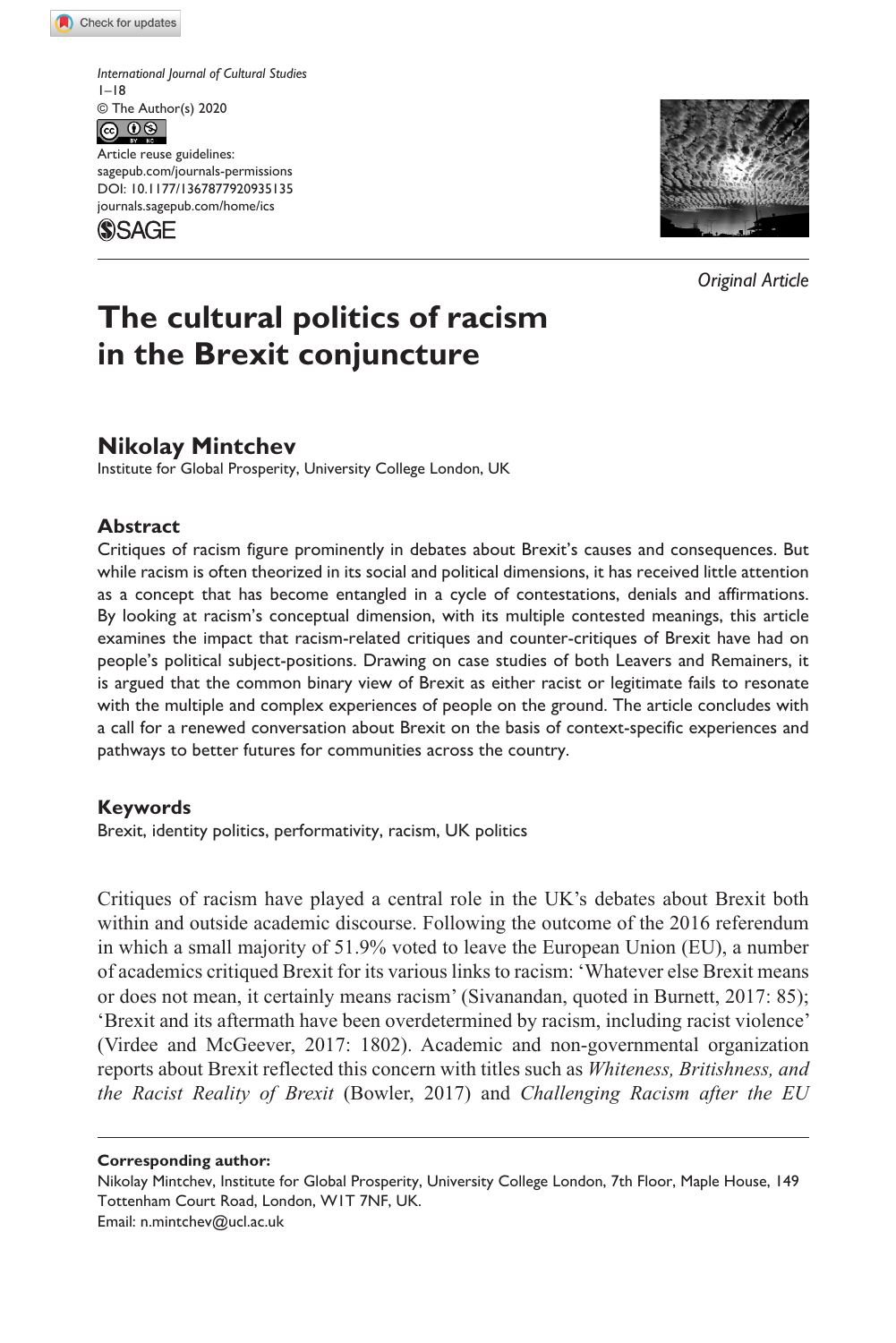*Referendum* (Trades Union Congress, 2016). The mainstream news media also participated in the conversation about racism by reporting a post-referendum rise in hate crimes targeting East Europeans and other ethnic minorities: for example, 'Racism rising since Brexit vote, nationwide study reveals' (Booth, 2019); 'Brexit "major influence" in racism and hate crime rise' (BBC, 2019).

Critiques and reports such as these are responses to racist acts – harassment, stigmatization, and violence targeting migrants and minorities – as well as the political and social context that has empowered such acts. However, within the register of discourse and discursive practice, such critiques have been challenged by counter-critiques of Brexit as a 'legitimate' political project and caught up in a polemical cycle of denial and affirmation of racism that is at the crux of the seemingly irreconcilable opposition between Leavers and Remainers. Critiques of Brexit's racism, together with countercritiques of Brexit as non-racist and legitimate, have become an integral part of the deadlock between Leave and Remain supporters, whereby each side fails to establish productive engagement with the other.

In this article I explore how racism operates as a concept (rather than a social process), that is contested, denied and affirmed in specific ways that contribute to and consolidate social polarization within the Brexit conjuncture. A conjuncture, as Stuart Hall defines it, is 'a period during which the different social, political, economic and ideological contradictions that are at work in society come together to give it a specific and distinctive shape' (Hall and Massey, 2010: 57). The Brexit conjuncture, in my view, began in the early 2010s (when Eurosceptic narratives and demands for a referendum gained prominence in public discourse) and is still ongoing at the time of writing (late 2019) given that the UK is yet to agree on its terms of departure from the EU. This conjuncture can be characterized by a number of key features, which, while exhibiting numerous continuities with long-established social, political, and economic trends, also represent a degree of transformation and novelty. These key features include the aforementioned polarization within the nation's social and political fabric; empowerment of populist and anti-immigrant voices in public discourse; an emergence of new forms of xenophobia targeting immigrants from Eastern Europe; a growing preoccupation with the impact of the EU on the UK's economy, immigration laws and sovereignty; and a continuation of massive economic and social inequalities, supported by austerity-driven cuts to welfare and public services throughout most of the 2010s.

The social polarization of the Brexit conjuncture warrants some additional attention here. The implications of the UK's membership in the EU are extremely complex, and so are the reasons for which people opted to support one side or the other in the referendum. The categories of Leaver and Remainer are not coherent and stable subject-positions (Clarke and Newman, 2019). For example, while the Leave vote is often associated with cultural conservatism on the political right, some people on the left also expressed Eurosceptic views (the so-called 'Lexit' position) on the basis of their discontent with the EU's neoliberal economic policies among other issues (Buckledee, 2018: 38–40). Trajectories of support for Leave and Remain also differed between the UK's four countries – England, Northern Ireland, Scotland and Wales – each of which has different experiences of migration, political sovereignty and economic policy. Furthermore, while post-referendum analyses revealed that Leave and Remain voters tended to differ in age,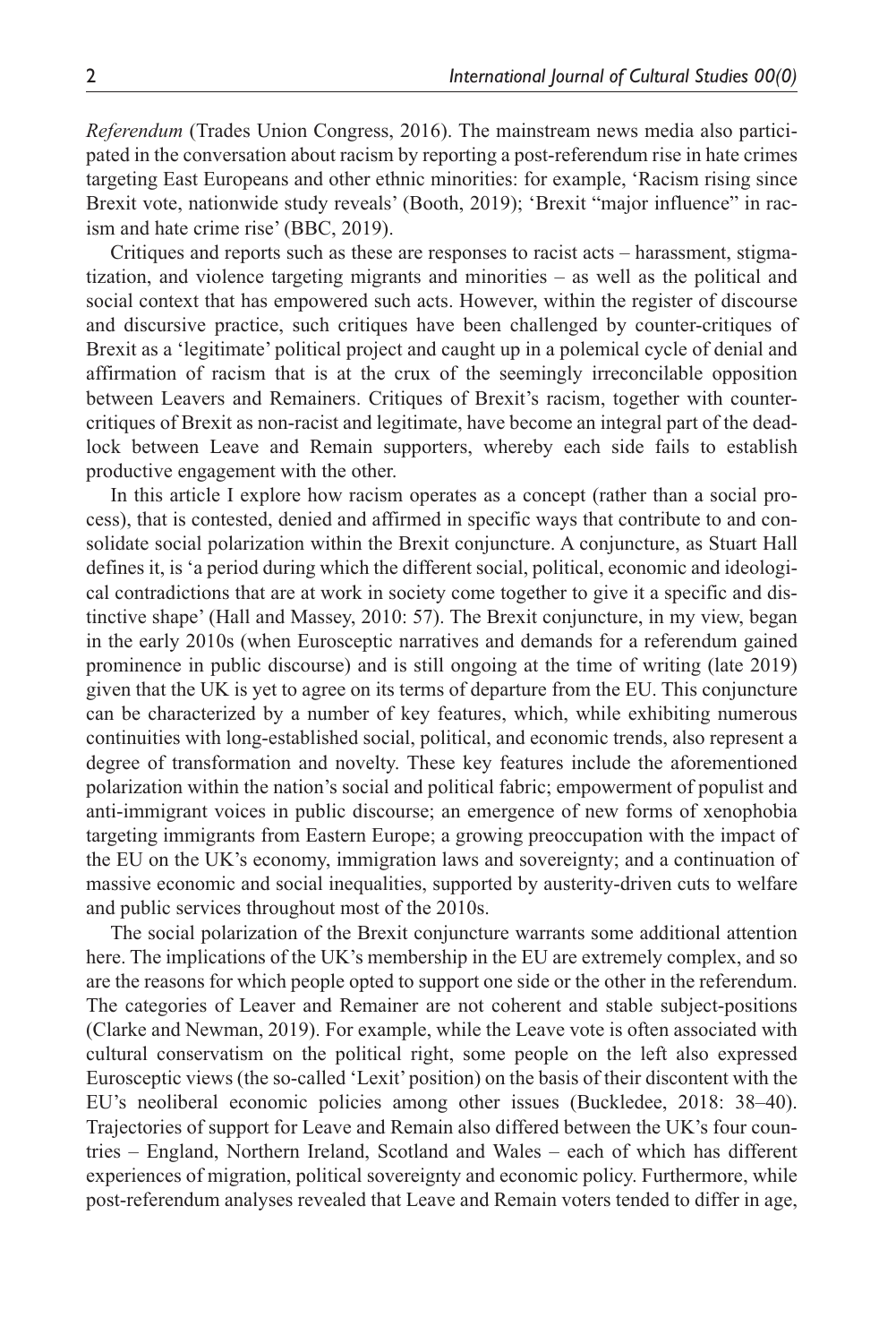ethnicity and class (Ashcroft, 2016; Goodwin and Heath, 2016), these factors did not fully determine people's decision in the vote. Leave voters were on average older and with lower educational attainment. They were also predominantly White English and Welsh, and in working-class and middle-class occupations. Yet many younger voters supported Leave (about one quarter of 18–24s and over one third of 25–34s), as did many people with university degrees (slightly over two fifths), and a significant proportion of ethnic minorities (one third of Asian voters and one quarter of Black voters, among others) (Ashcroft, 2016).

However, one of the main problems with the Leave and Remain campaigns prior to the referendum, as well as with the referendum itself and the media discussions afterwards, was that they reduced the complexity of issues to a simple binary choice between Leave and Remain. This augmented the symbolic terrain through which people identified as political subjects. Leave and Remain became dominant political categories, and this polarized not only political discussions, but also the ways in which people experienced their political identities and commitments in relation to those of others (see Clarke and Newman, 2019: 72; Mintchev and Moore, 2019). In the aftermath of the referendum, the Leave–Remain binary became firmly entrenched as a central organizing principle of political experience. In fact, the salience of this binary became so strong that it led to a widespread willingness to accept the use of physical violence in the name of leaving or remaining. This was discovered in 2019 by the Future of England Survey carried out by YouGov, which found that in England, Scotland and Wales majorities of both Remain and Leave supporters saw violence and physical injury as 'a price worth paying' in the political dispute over Brexit (Jones, 2019).

The reason that racism figures so prominently within this conjuncture is that immigration was a major political issue for the Leave campaign in the run-up to 2016. What is more, the referendum's outcome catalysed a sharp rise in xenophobic narratives, harassment and physical violence, targeting primarily East Europeans but also other ethnic minorities. This led to a flurry of criticism of the Brexit campaign and the violence it empowered and encouraged.

One particularly formidable challenge within the broader conversation on racism is that of generalization and loss of nuance in the process of communication and interpretation. While it is true that numerous commentaries and analyses have made sweeping statements about the racist nature of Brexit as a whole, many others have presented carefully nuanced analyses. The latter have drawn attention to the racist undertones and consequences of dominant pro-Leave narratives and imagery, as well as their shared traits with historical forms of racist exclusion. Yet, I would argue that even the most nuanced analyses are highly susceptible to being distorted and misinterpreted as generalized accusations of racism against Brexit and its supporters. One reason for this is that the concept of racism carries with it powerful critical connotations and a heavy historical legacy, which make people hyper-sensitive to any claims that associate them with the term, no matter how meticulously direct accusation is avoided. Another reason is that within the Brexit conjuncture, a culture of political frustration and mutual recrimination between Leave and Remain supporters has further heightened this sensitivity to accusation (see Mintchev and Moore, 2019). Right-wing populists, as discussed below, have both taken advantage of this divisiveness and contributed to it by presenting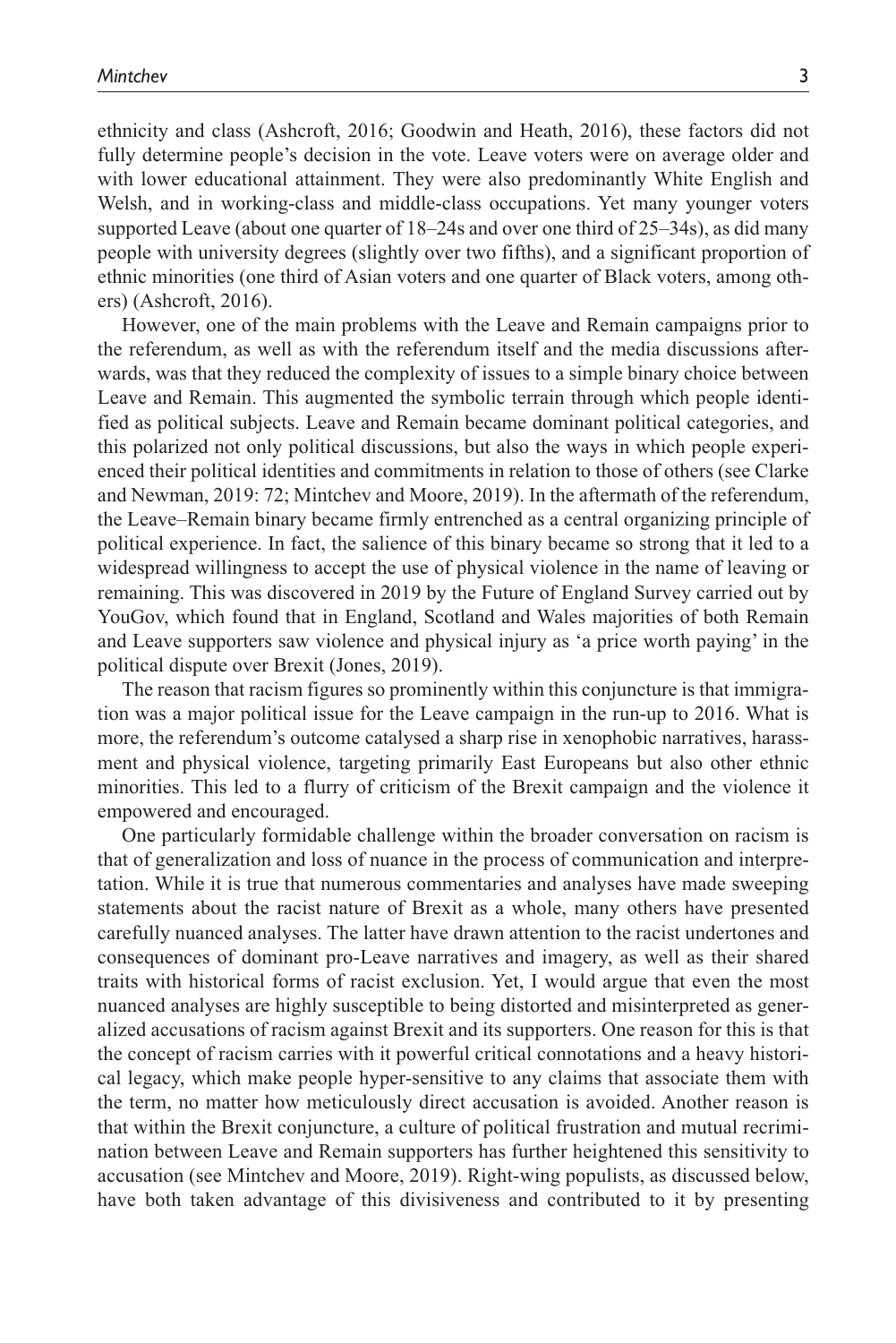anti-racism as the remit of a 'liberal elite' that antagonizes 'the people' and their democratic will (Pitcher, 2019).

Studies and commentaries on Brexit have primarily addressed racism as a social phenomenon – namely, as a reality that pertains to people, practices and ideas – but they have paid little attention to the fact that the meaning of racism is defined and redefined through contested practices of pointing out, explaining and critiquing racism, as well as denying it, which in turn shape social (and psychic) reality. In contrast to this approach, I am concerned with racism as both a social reality and a critical concept whose contested meanings shape lived experience.

Drawing on a range of arguments that both critique and defend Brexit, I attempt to engage with different subject-positions and focus on the dynamics and effects of their tensions, rather than making a case for my own view, which, for the sake of transparency, I admit is pro-Remain. With this approach in mind, I dedicate the next section to arguing for the importance of understanding the dynamics of racism as a concept at the level of discursive practice. I do this by describing how the concept of racism and the transformation of its meaning have historically shaped the social and political experience of power and injustice.

In the two sections that follow, I examine racism as a politically charged concept with reference to two specific themes – the performativity of the concept and the debatability/ deniability of its meaning. In terms of performativity, I show that critiques of racism aimed at Leave supporters are often experienced as adversarial acts. Calling someone racist or associating them with racism can be seen as a dismissal of their legitimate concerns, whatever these may be. Similarly, calling anti-racist critiques into question can be seen as a dismissal of victims' right to express their legitimate grievances against racism – something that in itself is seen as a form of racism that confirms and exacerbates the original racist transgression. The outcome is a spiralling impasse between incommensurable, yet mutually reinforcing, claims to express and defend one's position. Racism and legitimacy are conventionally treated as mutually exclusive terms in a zero-sum game: an idea, demand or action can be either racist or legitimate, but never both. Calling a person a racist in particular is often experienced as a performative act that discredits the addressee, and, in doing so, establishes an antagonistic relation to him or her. This performative dimension of the concept of racism – its propensity to delegitimate and discredit – prompts equally performative responses that seek to defend the legitimacy of the subject accused of racism. In such instances, debates, or rather polemics, about racism in the Brexit conjuncture become about the subject-position of individuals with specific political views, rather than the more structurally and institutionally embedded inequalities that have been identified in the UK since at least the 1980s (e.g. Hall, 1996). Admittedly, this is more often the case in media discourses than in academic writing, but academic critiques of the Leave campaign as racist are frequently (mis)interpreted as implying that Leave voters are racist (in virtue of their support for a racist project), no matter how careful they are to avoid stating this explicitly.

Next, I consider the closely related problem of racism's debatability and deniability (Hesse, 2004; Lentin, 2016; Titley, 2016), as well as its affirmability (its ability to be affirmed in the face of denial). Here, I draw attention to the multiple and contested meanings of racism as a condition for both affirming and denying that racism is at work. What it means to be racist, what constitutes a legitimate concern, and who gets to define racism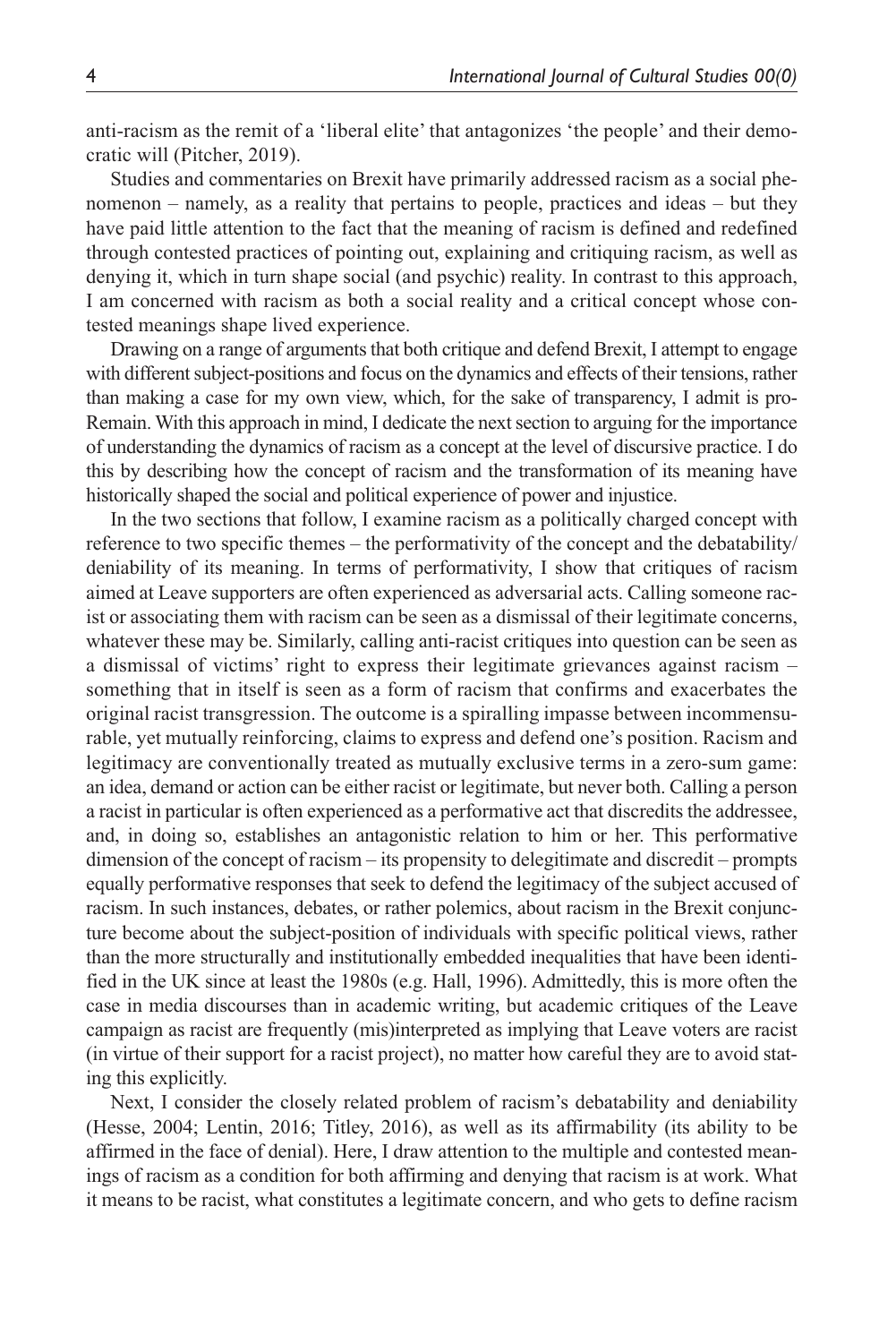and legitimacy are all political questions linked to power and authority. With no established consensus on these issues of definition, the opposition between racism and legitimacy is an opposition between 'floating signifiers' with no agreed meaning that can serve as a starting point of effective dialogue. Thus, the definition of racism and its applicability to specific people, practices and ideas is often open to debate, denial and affirmation, and the high reputational stakes of being labelled a racist – or, conversely, having one's claims about racism dismissed – make contestation likely, if not inevitable.

In the final section of the article I consider existing ethnographic accounts of how people on the ground experience Brexit. While on one level hostility against migrants and minorities has become commonplace in many communities across the country, on another level anti-racist critiques of Brexit are failing to resonate with Leave supporters. This, I suggest, calls for a rethinking of current critiques of Brexit and a move towards a localized research agenda that rejects polarization, while acknowledging the consequences of polarizing discourse in different social contexts across the UK.

### **The political life of the concept of racism**

Historically, the phenomenon of racism pre-dates the emergence of the concept, yet once the concept of racism emerged people's experience of the phenomenon was fundamentally altered. Barnor Hesse (2004, 2011) makes this point convincingly by drawing attention to the history of the term 'racism' and its uses in transforming popular perceptions of racial injustices. Hesse points out that the entry of 'racism' into common language occurred in the 1930s to describe Nazism in Germany (see also Taguieff, 2001: ch. 3). This equation of racism with Nazism had very specific consequences for the way in which different regimes of oppression across the world were taken into consideration as objects of knowledge and critique. Racism, according to Hesse, was a Eurocentric concept which, while supporting the critique of Nazism, also posited a conceptual split between Nazism, on the one hand, and the experience of colonized people and African Americans on the other:

It is perhaps unusual to consider the concept of racism as a social construction, yet its appearance during the 1930s and 1940s in the lexicon of ardent European and American opponents of the Nazi regime posited an object that had not previously existed in the discrete terms conferred on it by such a conceptualization. For this critique of race to emerge, its indictment of race had to be disarticulated from a primary association with the routine colonial landscapes of the Americas, Africa, Asia, and Oceania, and inserted into the spaces and problematics of Europe [. . .]. (Hesse, 2011: 159)

This 'disarticulation' meant that in the aftermath of the Second World War struggles for social justice that evoked the concept of racism had to rely on appropriating and adapting the concept as it was established with reference to Nazi ideas and practices (eugenics, biological hierarchy, nationalist militarism and mass murder, among others). This, according to Hesse, was a process of 'conceptual mimesis' in which non-European critiques of racism often modelled themselves on the Eurocentric notion of racism – as paradigmatically exemplified by Nazi Germany – in order to legitimate their claims (Hesse, 2004: 14, 2011: 168). Although early sociological works in the US had made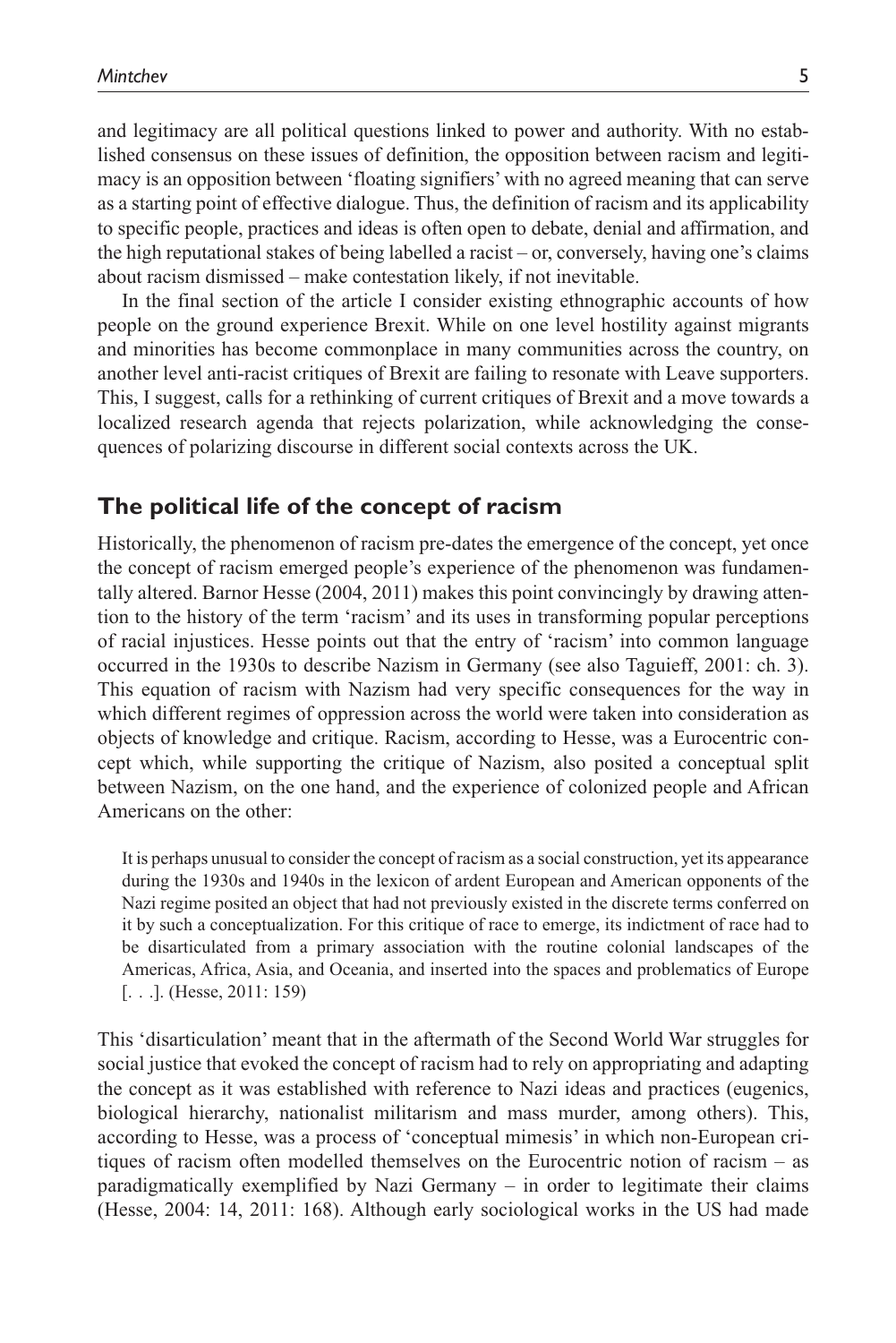reference to 'race prejudice' and 'the color line' prior to the Second World War, it was only after the war that 'racism' as a concept entered the lexicon of African American activists (Hesse, 2011: 169), and only in the 1960s, during the civil rights movement, that it entered mainstream language as a term describing the experience of African Americans (Fredrickson, 2002: 167). Today's consensus that Jim Crow and Apartheid are also historically significant and paradigmatic examples of racism is relatively recent:

It is only in postcolonial retrospect, from the US civil rights movement to the South African anti-apartheid movement, that it seems the Black experience of racism has been either primary or always conceptually significant in western political and academic discourse. (Hesse, 2004: 16)

The point of approaching racism as a social and historical construct is not to downplay its social and political reality, as some people might interpret it; while considering 'race' as a social construct usually means that the biological essentialism that often underpins racist thought is a fiction, looking at racism as a construct is not to challenge its imposing social and political existence. The point, instead, is to look at racism from a wider theoretical angle – not just as a reality that is either present or not, but also as a multiple and contested concept that is inherently tied to power and politics when it comes to its definitions, uses and discursive effects. In the context of Brexit, the question I pose in this article is not whether the referendum has created a more hostile, abusive and violent environment for migrants and minorities (which, as evidence shows, it undoubtedly has); nor whether race, particularly whiteness, played a role in people's aspirations for greater sovereignty and reduction of immigration (which it surely did). The question that interests me instead is what happens when this reality is articulated through the language of racism and caught up in discourses about the racist or legitimate nature of Brexit. This is an empirical question that requires attentiveness to context (after all, Brexit is fundamentally different from Nazism, colonialism, Apartheid and Jim Crow). My concern is that many of the academic and public discourses about Brexit as a racist or legitimate project have been caught up in a deadlock of polarization, while failing to shift public opinion on ethnic/racial inclusion and equality, and other Brexit-related issues. This is why support for Remain and Leave has remained stable, with little change in public opinion since 2016 (Curtice, 2019). Needless to say, populist rhetoric has played an important part in mobilizing support for Leave, as made evident in the 2019 parliamentary election which saw a landslide win for a pro-Leave Conservative government. Additionally, however, pro-Remain voices, including anti-racist ones, seemingly have been unable to connect with Leave voters and garner support among those not already converted.

## **Racism vs legitimacy: the performative dimension of a debate**

The concept of racism has been instrumental in the fight against racial, ethnic, and religious discrimination. Despite a clear historical association with equality and inclusion, however, certain uses of the concept, especially in the context of Brexit, have been interpreted as adversarial on the grounds that they associate their addressees with ignorance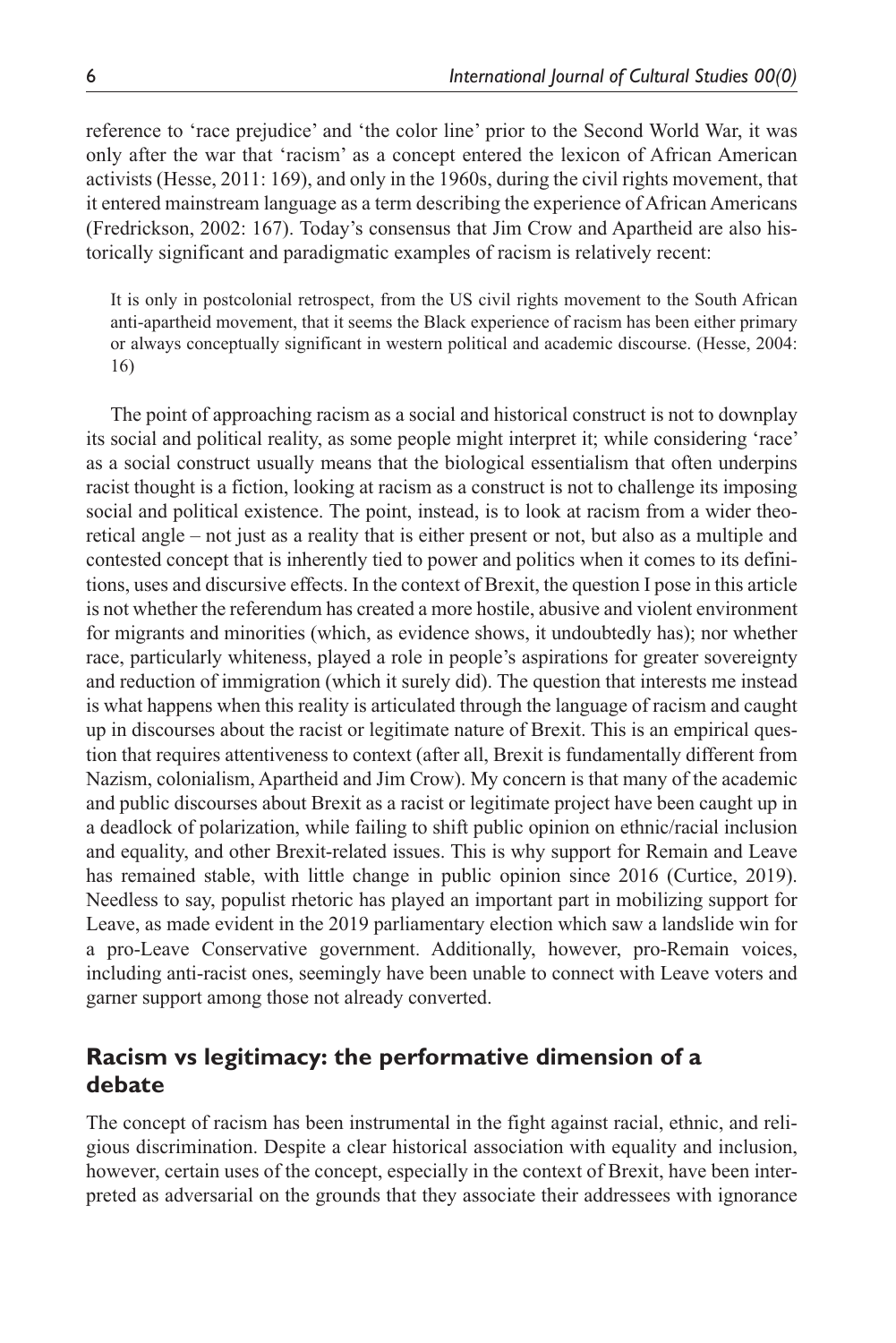and/or moral failure. The racist subject is perceived as a pathological subject; its racism is seen as the result of something that has gone awry – a cultural, cognitive or emotional anomaly (see Hesse, 2004: 10; Taguieff, 2001: 13–14). Labelling someone racist can be seen as an attempt to pathologize, and thus to defame, dismiss, silence and censor that person, rather than to invite them to a conversation (Gest, 2016; Goodman, 2010). As Justin Gest (2016: 72–3, 2018: 63–6) points out in his ethnography of white workingclass Britons on the outskirts of London, accusations of racism were often viewed by his interlocutors as a 'mute button' intended to silence their voices. Such experiences of censorship are part of a larger culture of what Owen Jones (2011: 117–18) has referred to as 'anti-racist chav-bashing', in which members of the white working class are routinely derided, moralized and dismissed as uneducated racists (see also Biressi and Nunn, 2013: 142; Rhodes, 2013: 51).

White British working-class people have long been stereotyped as racists *par excellence* – and, more generally, as the embodiment of socially and politically dysfunctional whiteness. However, in the context of Brexit, the derogatory attribution of racism to others has expanded to the wider demographic of white Leave supporters, most of whom are in middle-class occupations but with little experience of, or appreciation for, multicultural urban life (Clarke and Newman, 2017; Dorling and Tomlinson, 2019). The insulting term 'chav' which associates white working-class people with 'unemployment, welfare dependency, drug and alcohol abuse, criminality, promiscuity, family breakdown, poor consumptive tastes, high rates of illegitimacy, racism, and moral and embodied degeneracy' (Rhodes, 2013: 23) has declined in popularity as a designator of dysfunctional whiteness, and given way to the concept of 'gammon' which is said to refer to 'angry, middle-aged, white Brexiteers – presumably made red in the face by all their fury, bigotry and nationalism' (Noor, 2018). The act of associating Brexit and its supporters with bigotry/racism in this way amounts to throwing their legitimacy into question. Claiming that Brexit is a political project supported by racist and bigoted individuals amounts to saying that it is based on moral failure and/or ignorance, neither of which is a particularly desirable quality.

Responses to such widespread accusations and stereotyping, however, have rarely focused on countering the claim that hostility and prejudice towards immigrants and minorities is part of the Brexit ethos. In fact, they have left the problem of racism unaddressed. Rather, they have made a case that Brexit, together with the closely linked demand to curb immigration into the UK, should be taken seriously as 'legitimate concerns'. One way to interpret such responses is to see them as deflections: the issue of racism is cast aside – deflected – and replaced with talk about the legitimacy of holding one view or another. A second interpretation is to see them as performative responses to a performative gesture, namely, as defences of legitimacy in response to attempted delegitimation. From this perspective, both sides see each other as deflecting from the 'real' issue – one side deflecting from the 'legitimate concerns', the other from the problem of racism.

So what do such responses look like? Consider, for example, the following excerpt from an interview on Brexit and immigration given by the Archbishop of Canterbury, Justin Welby:

There is a tendency to say 'those people are racist', which is just outrageous, absolutely outrageous [. . .]. Fear is a valid emotion at a time of such colossal crisis. This is one of the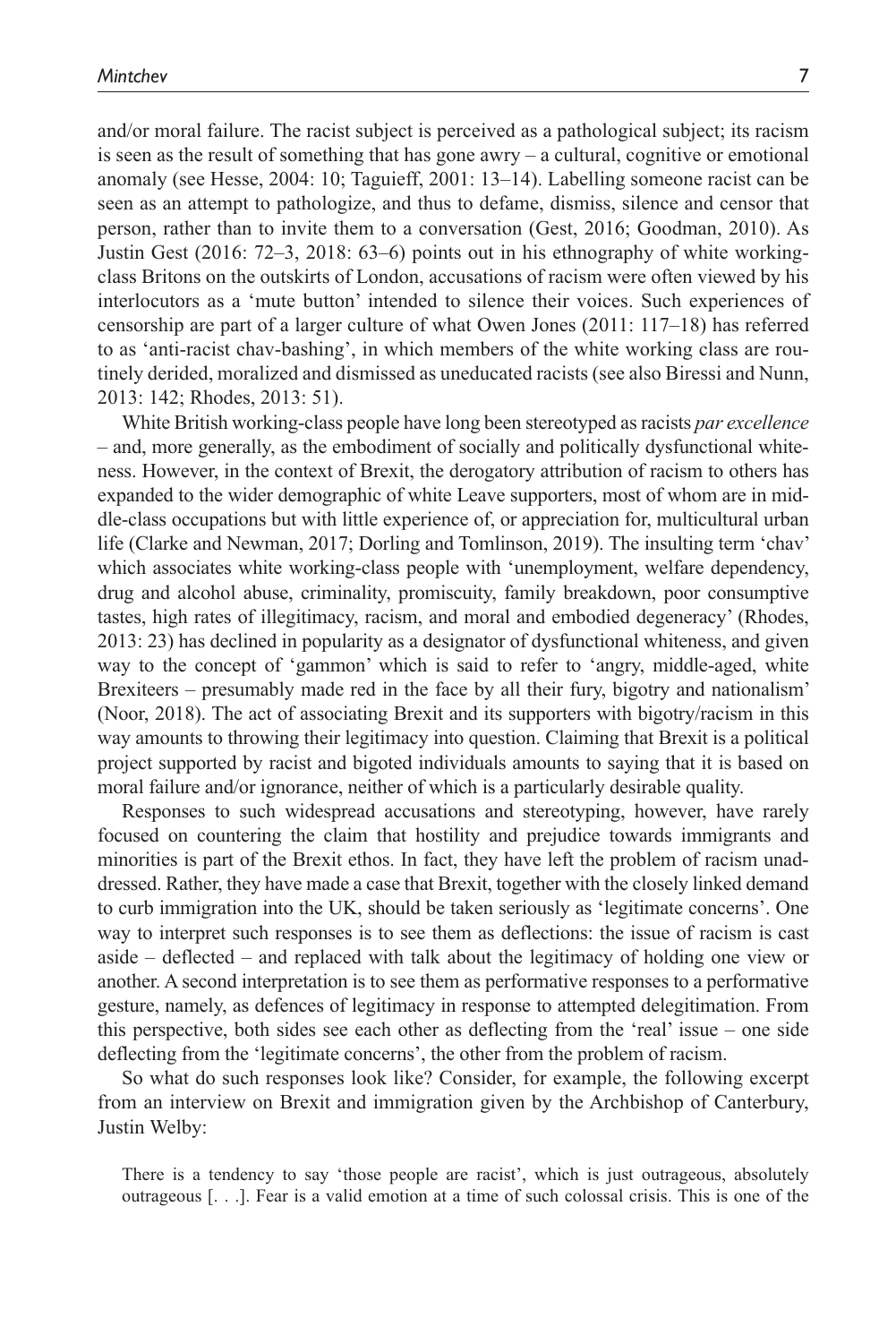greatest movements of people in human history. Just enormous. And to be anxious about that is very reasonable. In fragile communities particularly [. . .] there is a genuine fear: what happens about housing? What happens about jobs? What happens about access to health services? There is a genuine fear. (Welby, 2016)

Welby's intervention opposes racism to 'genuine fear' as a 'valid emotion', implying that the two are mutually exclusive: if one's fear of immigration is genuine and legitimate, then it cannot be racist at the same time, according to him.

Similar defences of immigration concerns have also been put forth by academics. For example, Tom Simpson, a political philosopher at Oxford University, makes the following claim about Brexit supporters and immigration: 'Leavers have been generally accused of racism or being in bed with racists. And this because many think that controlling immigration matters [. . .]. What is needed is clear articulation of the reasons why, without any hint of racism, you could be concerned about immigration' (Simpson, 2016). Simpson then goes on to argue that the ability to control immigration is fundamental for a functioning democratic society. He offers three reasons for which this is the case. The first is that such ability is 'one of the fundamental prerogatives of a sovereign nation' (Simpson, 2016). In order to have sovereignty, a country must be able to control who can and cannot enter its territory. The second reason is that mass migration undermines social cohesion and people's sense of belonging. Finally, Simpson's third argument is that democracy is based on trust, which, in turn, is based on a sense of peoplehood. If mass migration undermines the nation's community spirit, then it also undermines the trust that is necessary for a genuinely democratic society. The article then concludes by reiterating that concern about immigration is 'legitimate': 'What I have been trying to do is to articulate the reasons why this should be a matter of legitimate concern in the first place' (2016).

Both Welby's and Simpson's claims could be readily challenged. For example, if the source of worry about immigration is vulnerability and not racism, then why were vulnerable minorities significantly less likely to vote for Leave than their White British counterparts (Bhambra, 2017)? If immigration always undermines social cohesion, then why are there communities that thrive as a result of immigration and see diversity as a public good (Mintchev and Moore, 2017, 2018)? If Brexit is said to be legitimate because halting immigration ought to boost trust among the public, then does the social polarization between Remain and Leave supporters since 2016 mean that Brexit is now less legitimate? The point, however, is not to argue whether Welby, Simpson and others who make similar arguments are right or wrong, but to show how racism and legitimacy are locked in a zero-sum game. Arguing that concerns about immigration are not racist and making the case that they are legitimate is one and the same thing for both commentators. These are intellectual arguments, clearly, but they also have a performative function, which is to defend Leavers and their concern for immigration against perceived attempts to discredit them as racist.

# **What is racism? The debatability/deniability of the concept's meaning**

Racism, then, is clearly antithetical to 'legitimate', 'valid' and 'reasonable' concerns. However, when it comes to providing a definition of the concept there is very little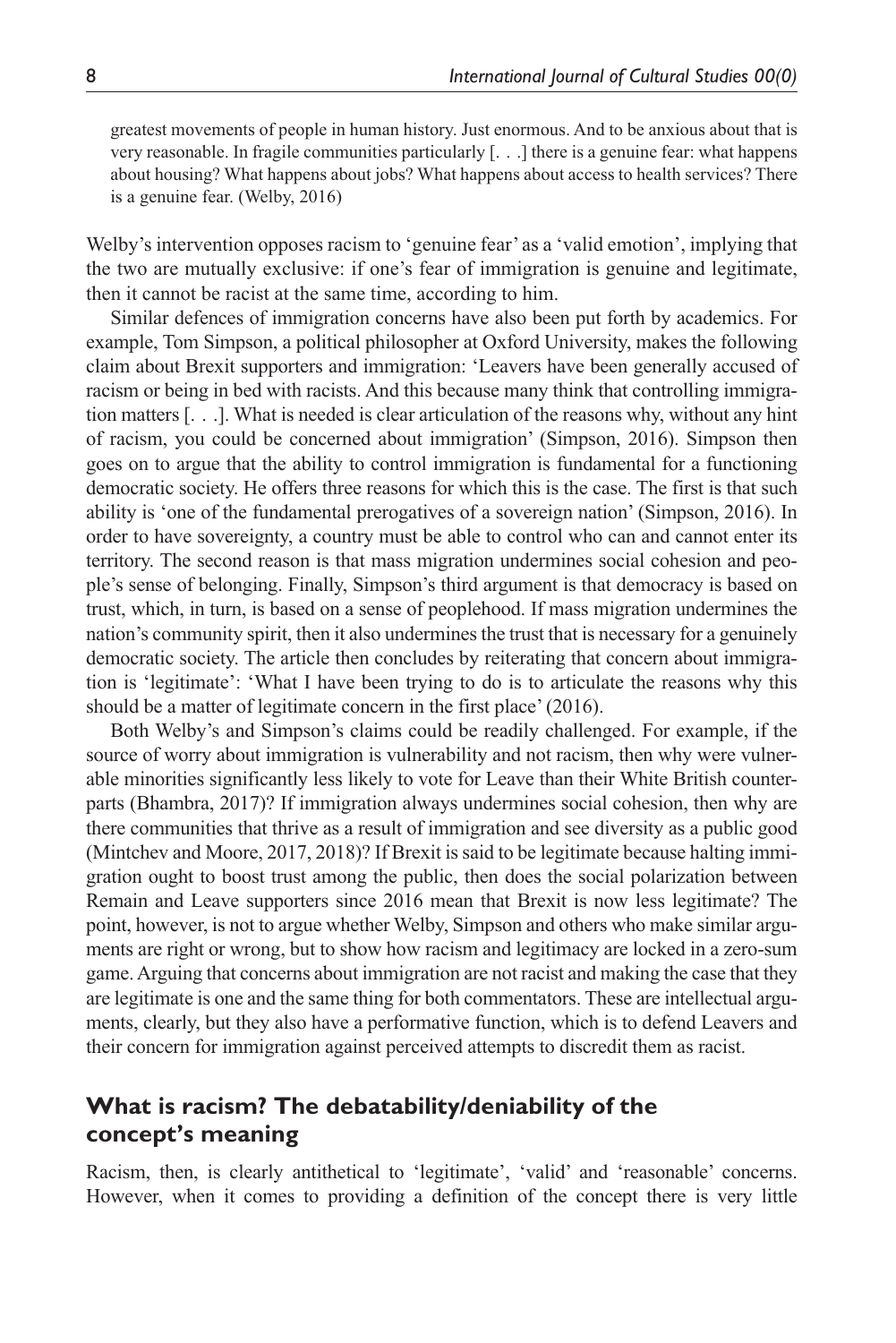agreement about what counts as racism (Song, 2014). Identifying racism is a contested and inconclusive process which is inseparable from divergent and politically charged definitions of the term. In the context of Brexit, the question of whether opposition to immigration (as discussed in the aforementioned examples) is racist or not can have no answer that exists outside of political discourses and power structures. Any attempt to construct an argument about the racist or non-racist reality of anti-immigration views must start from specific, and inevitably political, constructs of both 'racism' and 'legitimacy'. This means that there is no 'objective truth' or 'real answer' to the question of whether opposing immigration is racist, or whether Brexit is racist. Practices of exposing and critiquing, as well as denying, racism rely on often-implicit definitions of racism which serve as criteria for making a judgement on the matter. In fact, contestation over the definition of racism has been a big part of the political work done by the multiple forms of racism identified by academics and activists since the 1960s. Theories of 'institutional racism' (Carmichael and Hamilton, 1968), 'colour-blind racism' (Bonilla-Silva, 2003), 'xeno-racism' (Fekete, 2001) and 'cultural racism' (Taguieff, 1990), among others, can all be seen as attempts to redefine the boundaries of what racism means, often in response to new forms of power and exclusion and in the face of staunch conservative opposition.

The process of redefining racism is characterized by what Barnor Hesse (2004) calls the 'double bind' of conceptual inclusion and exclusion. Hesse argues that the inclusion of new experiences within the conceptual framework of racism relies on the articulation of equivalences between paradigmatic cases of racism and the new experiences that seek inclusion in the concept. This articulation leads to a double process in which both the concept and the experience are transformed: on the one hand, paradigmatic understandings of racism change because they expand beyond their original meaning; on the other hand, categorizing new experiences as racism leads to reductionism, whereby the heterogeneity and complexity of the new experiences in question are inadvertently compromised (see also Taguieff, 2001: 82–3). Hesse, again, makes this argument with reference to the historical inclusion of colonialism and the African American experience into the western discourse on racism:

once the concept of racism became universalised (internationalised), beyond the particular paradigmatic experience (nationalism, Nazism, the Holocaust) in which it was initialised, it could be and was subject to conceptual claims for inclusion by 'other' particularised experiences (e.g., US racial segregation, European colonialism). A conceptual logic emerged where what became foregrounded (exclusion, discrimination, ghettoisation, exterminations) supplied the conceptual resources to translate 'other' experiences into the vaunted paradigmatic template. [. . .] [T]he paradigmatic experience underwriting the concept (valorised for its theoretical and political insights) incorporates the experiences of 'others' where they approximate to the 'originating' insights and at the same time proscribes these 'other' experiences where they resist translation and challenge the 'originating' insights. (Hesse, 2004: 14)

The simultaneous equivalence and discrepancy between 'paradigmatic' and 'other' experiences leaves room for competing claims of denial and affirmation. Whether the 'other' experience counts as racism depends on how convincingly and successfully it can be articulated as racism in a way that transforms the latter's conceptual boundaries.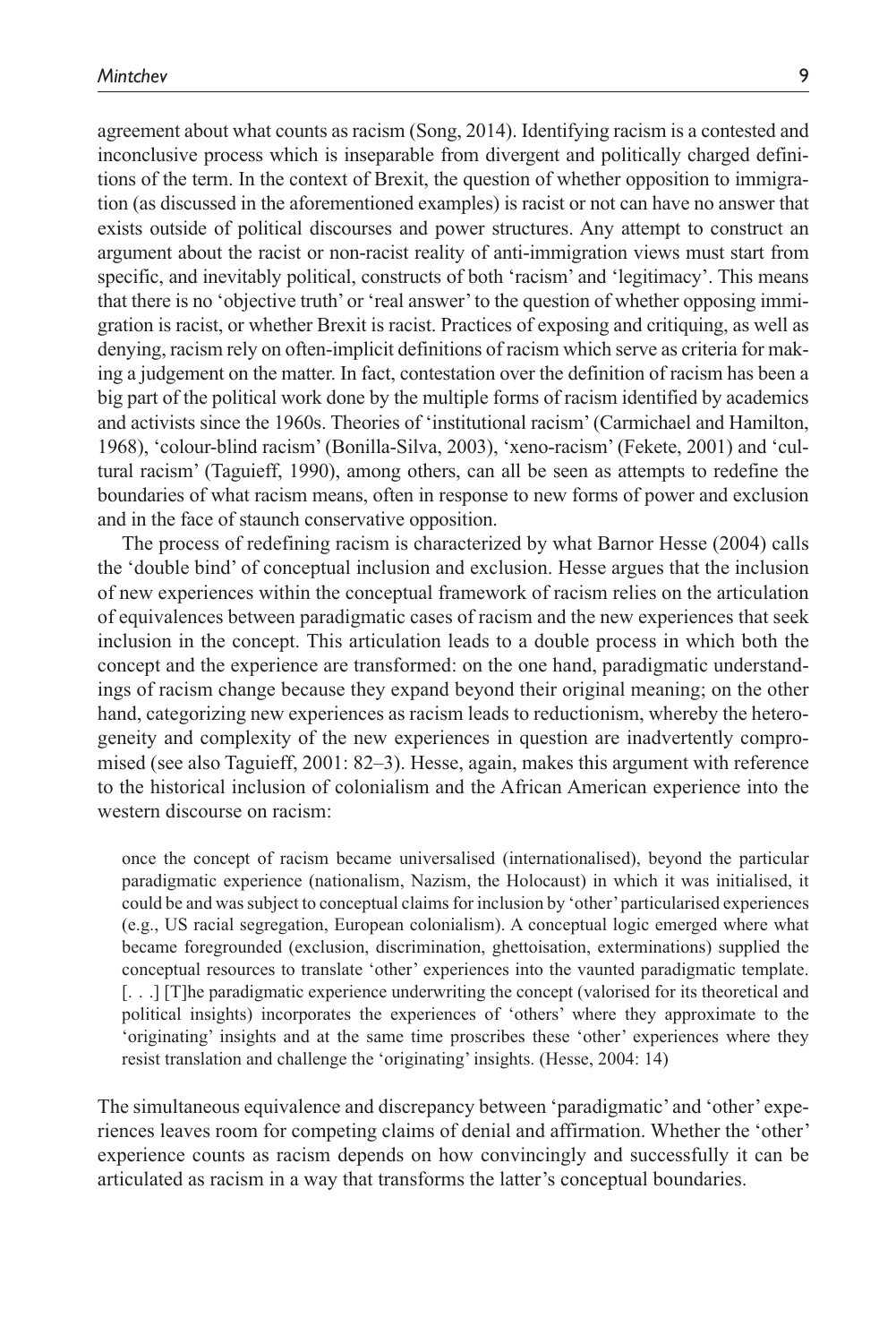Critiques of Brexit as a racist political project have closely followed the logic of drawing equivalences, and they have also faced formidable contestation. Racism today is paradigmatically understood to include hatred, segregation, discrimination, derogatory racial epithets, violence and murder based on race/ethnicity. This list of items has become the kernel of racism that functions as a reference point for those who try to shield themselves from being seen as racist (on the grounds of their anti-immigration or other exclusionary views), as well as those who try to expose, demystify and critique racism.

Opposition to immigration, as suggested earlier, is typically justified through 'legitimate' issues such as sovereignty, jobs, welfare, public services and community life – issues that are about quality of life with no explicit link to race or any of the aforementioned markers of what is seen as racism proper (see Jones et al., 2017: 135; Valluvan, 2016: 2246). This practice of articulating one's intolerance of otherness through proxies – a practice which has a long and ongoing history of justifying xenophobia and ethnic/racial exclusion – enables a denial of any existing link between anti-immigration sentiment on the one hand, and cultural, ethnic or racial grievances on the other. This denial in turn shields anti-immigration sentiments from being indicted as racist, and it also allows the expression of cultural/ethnic/racial grievances in a language that political stakeholders are more likely to engage with (see Kaufmann, 2019: 166–9).

However, denials that anti-immigration sentiments have anything to do with racism can be countered by affirmations that they actually do have something to do with it. Although opposition to immigration may be presented in non-racist terms, the extent to which racial/ethnic prejudice informs people's views remains debatable, which means that it can be affirmed as much as denied. Critics of Brexit have made use of this debatability by highlighting the elements that resonate most closely with the public's understanding of racism proper. The post-referendum increase in violence against migrants and minorities has been evoked as a 'confirmation' or proof of Brexit's relationship to race and racism. For example: 'If confirmation were needed that the case for Brexit was intimately bound up with questions of race, it was to be found in the wave of racist hate unleashed against migrants as well as the long-established black and brown British' (Virdee and McGeever, 2018: 1807; see also Burnett, 2017; Guma and Dafydd Jones, 2018). UKIP's 'Breaking Point' poster, unveiled during the referendum campaign, has also been commonly referenced as evidence of racist foul play. This poster, which depicted a column of people (presumably intending to migrate to the UK), drew immediate public attention as soon as it was unveiled, and was heavily criticized for its strong resemblance to Nazi propaganda imagery (Bartlett, 2016).

References to hate crimes and Nazi-like imagery have been presented as expressions of a racist kernel, often assumed to permeate the whole of Brexit's politics and ideology. They have been treated as anchorage points that link Brexit and its supporters to racism. The socalled 'legitimate concerns' about health care, jobs, sovereignty, loss of community and so forth – insofar as they are expressed by Leave supporters – have subsequently been perceived as disguises for an underlying Brexit racism that has revealed its true nature through hate crimes and Nazi-like imagery. This strategy of defining Brexit as racist relies on the use of a narrow definition of racism to argue for a wider definition of the term. By emphasizing instances that represent what is commonly seen as racism *par excellence* and tying them to a larger set of practices and beliefs that are associated with Brexit and its advocates,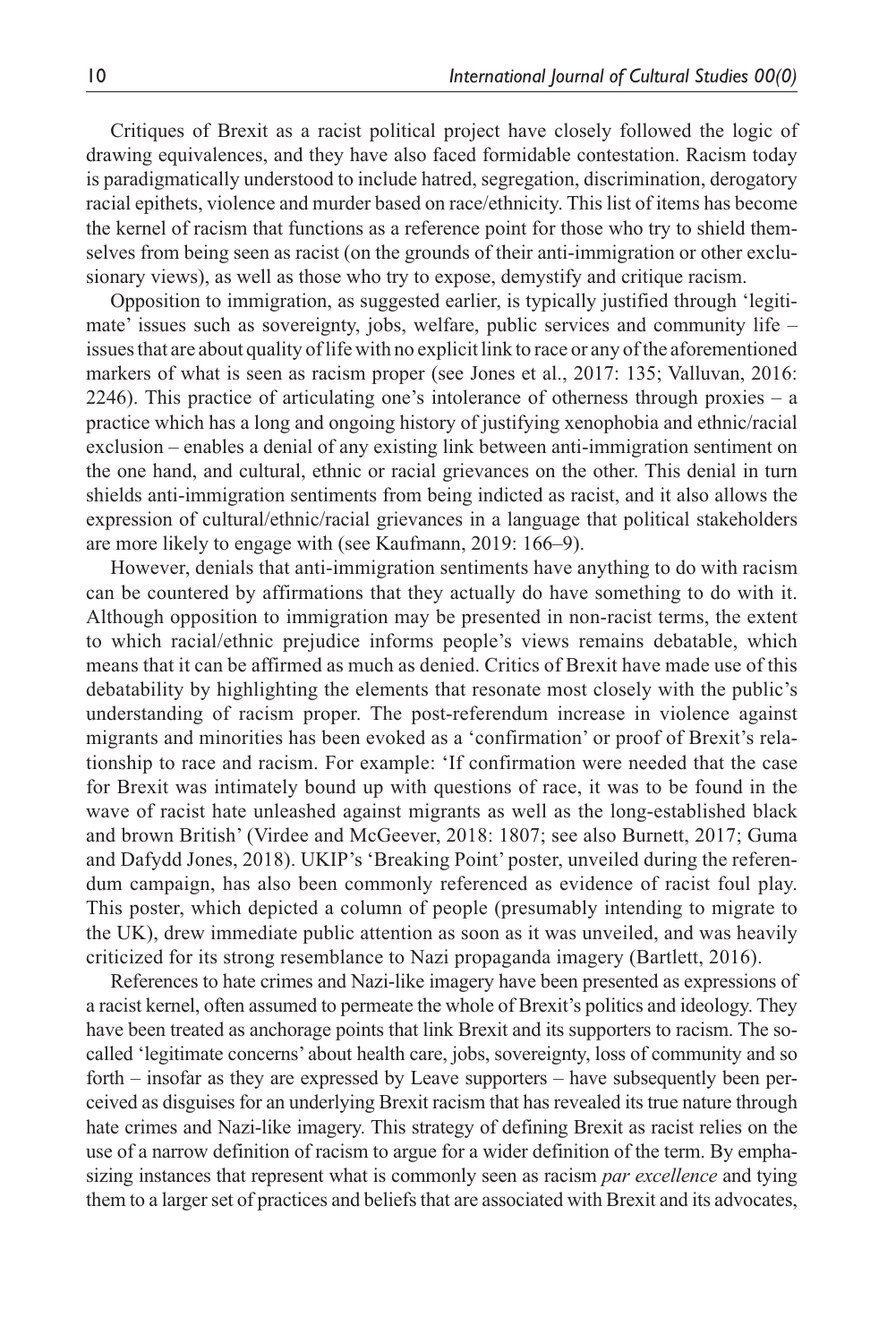the critique of racism expands the remit of the concept to include anything from complaints about cultural change to disillusionment with European integration.

Critics of this widening of the concept have called for more constrained and moderate use of the term (e.g. Goodhart, 2017; Kaufmann, 2019; Miles and Brown, 2003). David Goodhart, for example, has put it as follows:

Racism [. . .] has come to refer to any kind of racial stereotyping or mild partiality towards an in-group [. . .]. Race activists and some people on the left want the widest and loosest possible definition in the mistaken belief that this somehow contributes to the elimination of racism [. . .]. By describing as racist everything from ethnic cleansing to national citizen preference and the greater comfort people (of all backgrounds) often feel in settled communities among people they are familiar with, the term loses precision and force and ends up calling into question what most people regard as normal human feelings. We need to use far more careful terminology to describe the spectrum from fear of the unfamiliar and clannishness to stereotyping and genuine hatred. (Goodhart, 2017: 32)

This statement – with its blatant omission of structural raical inequalities – is a call to treat racism as something that is more contained, rather than using it to describe any and every preference for an in-group or aspiration for sovereignty. According to this logic, while Leave voters may have been responsible for hate crimes, and Nigel Farage may have unveiled an inappropriate and dangerous poster, these incidents should not be used to indict all of the 17.4 million people who opted to leave in the referendum. The hate crimes in question, according to this view, should be seen as the deeds of racists who were empowered by the referendum's outcome, but they should not be used to reduce all Brexit aspirations to bigotry and racism.

Ardent Leave campaigners, however, have been more aggressive in their critique. In the wake of the 2016 referendum, criticism of Brexit prompted Leavers to stereotype Remainers as anti-democratic, out of touch with reality, and scaremongers (Meredith and Richardson, 2019a, 2019b: 51). The referendum was a democratic vote and efforts to delegitimate it by calling it racist were seen as assaults on the majority's democratic decision. Remainers have thus been seen as unable to accept their loss and as stubbornly trying to undermine democracy by misrepresenting the majority of voters as racists, while defending allegedly unsustainable mass migration. Furthermore, as Ben Pitcher (2019) has recently argued, the pro-Brexit far right has been quite successful in presenting the Leave–Remain division as an opposition between 'the people' and the anti-democratic 'liberal elite'. In this context, the far right can articulate any critical association of Brexit with racism as a sweeping liberal accusation that 'the people' are racist. Anti-racist rhetoric, then, has been used by Farage and other Leave campaigners to portray the 'liberal elite' as out of touch with reality, and as conspiring to discredit, silence and insult 'the people' and their democratic decision to leave the EU.

### **Experiencing Brexit on the ground**

How, then, do discourses about Brexit's racism and legitimacy correspond to realities on the ground? The evidence suggests that the dialogue on racism/legitimacy stands at odds with the complexity of people's social, political and psychic realities, but it also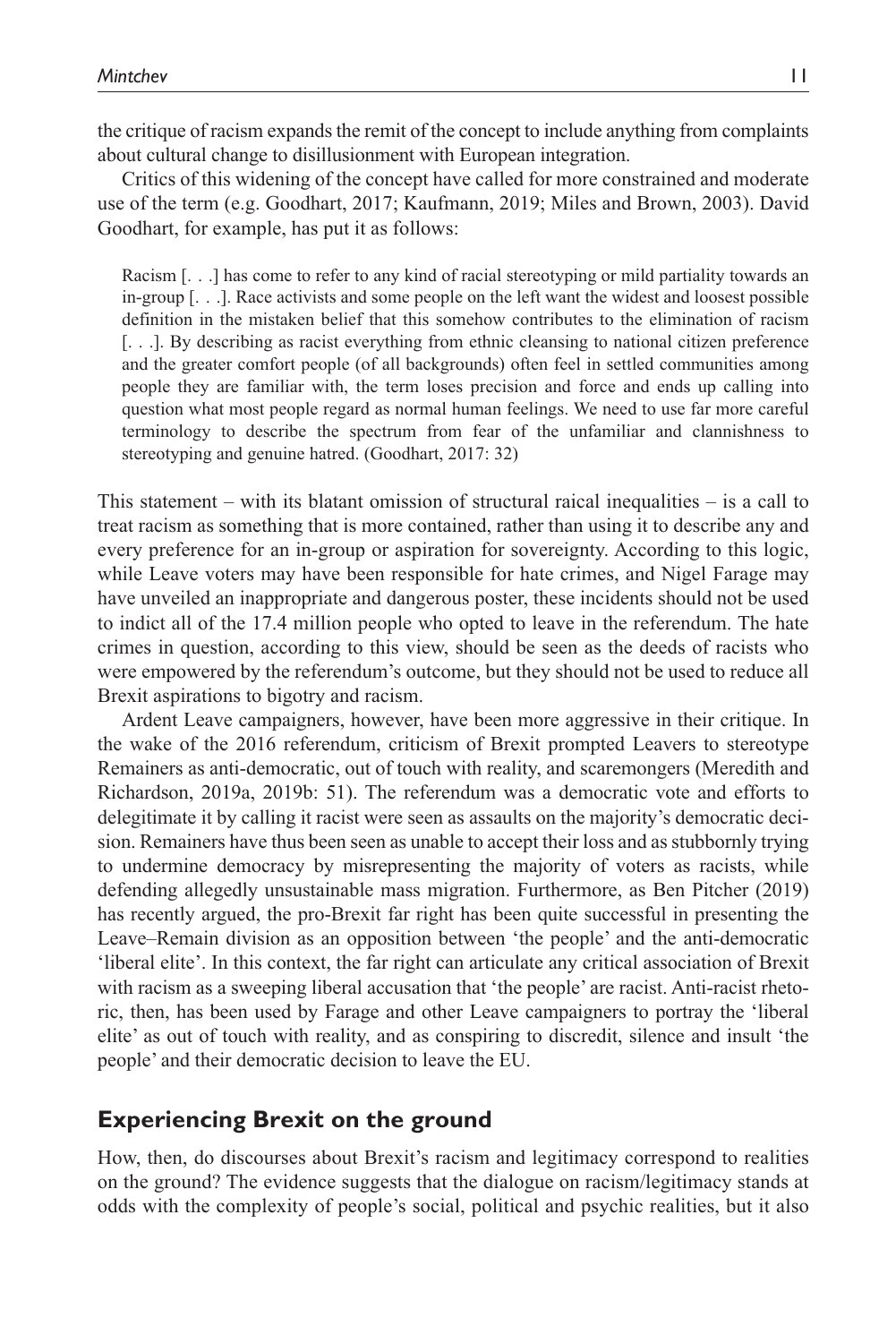shapes those realities. Recent ethnographic and interview-based studies have pointed to a multitude of experiences, ranging from encounters of unapologetic racist hostility and xenophobia, to aspirations for national and communal belonging. The binary nature of existing discourses – stipulating that Brexit is either racist or not (with no room for anything in between) – misrepresents this complexity, but in doing so contributes to social and political polarization (see Clarke and Newman, 2019).

Remain supporters are generally concerned that Brexit would lead to a rise in ethnic nationalism that challenges the UK's cosmopolitan ethos of equality and diversity as public goods. Brexit is seen by many Remainers as a nationalist, isolationist and majoritarian project, that is fundamentally opposed to the ethos of engaging with others as equals (rather than through assumptions of ethnic/racial and national majoritarian privilege). Leaving the EU, of course, does not prevent anyone from respecting others or treating them as equals; what it does do, however, is call into question the political, and cultural guarantees – insofar as such guarantees ever existed – that equality, openness and the recognition of diversity as a public resource are part of the country's norms and values. As Daniel Knight (2017) has argued, Brexit has been seen as throwing cosmopolitanism into suspension and creating uncertainty about its future. Knight's argument is based on ethnographic work in Scotland (which voted to Remain), but it has clear resonances with the experience of other diverse parts of the UK where Remain won:

For many British people, and particularly in towns such as St. Andrews, everyday life has for decades been defined by cosmopolitanism – a recent past folded into a protracted present built on intimate interaction with the Other. In short, cosmopolitanism based on individual freedoms, tolerance, and social liberties has been a cornerstone of previous temporalities of Scottish European belonging [. . .]. The Brexit vote has thrown cosmopolitanism into suspension, leaving people [. . .] to question their past beliefs about the cosmopolitan project, as well as its present conditions and future trajectories. (Knight, 2017: 238)

Knight does not explain whether the threat to cosmopolitanism was experienced and talked about as racism in St Andrews. Even if it was not, however, there is a clear indication that Brexit's political culture was seen as antithetical to the cherished values of tolerance, social liberties and 'intimate interaction with the Other', and this could readily be interpreted as a racist rejection of diversity.

Anxieties about racism become more pronounced and explicitly articulated with regard to the more violent expressions of Brexit's challenge to cosmopolitanism. As a number of researchers have now shown, Brexit has escalated hostility and abuse towards migrants from Eastern Europe and elsewhere (e.g. Guma and Dafydd Jones, 2018; James, 2019; Rzepnikowska, 2019). In parts of the country, threats, harassment, intimidation and physical attacks are now a common occurrence in the lives of immigrants. There is strong evidence that anti-immigrant racism is embedded and normalized in many communities across the country, and that the xenophobic rhetoric trumpeted by the Leave campaign and the pro-Leave media has exacerbated both the frequency and severity of racist incidents.

At the same time, authors who have carried out fieldwork among Leave supporters in different geographical and social contexts have suggested that there is much more to Leavers' aspirations than racism and xenophobia (Balthazar, 2017; Koch, 2017; Mckenzie,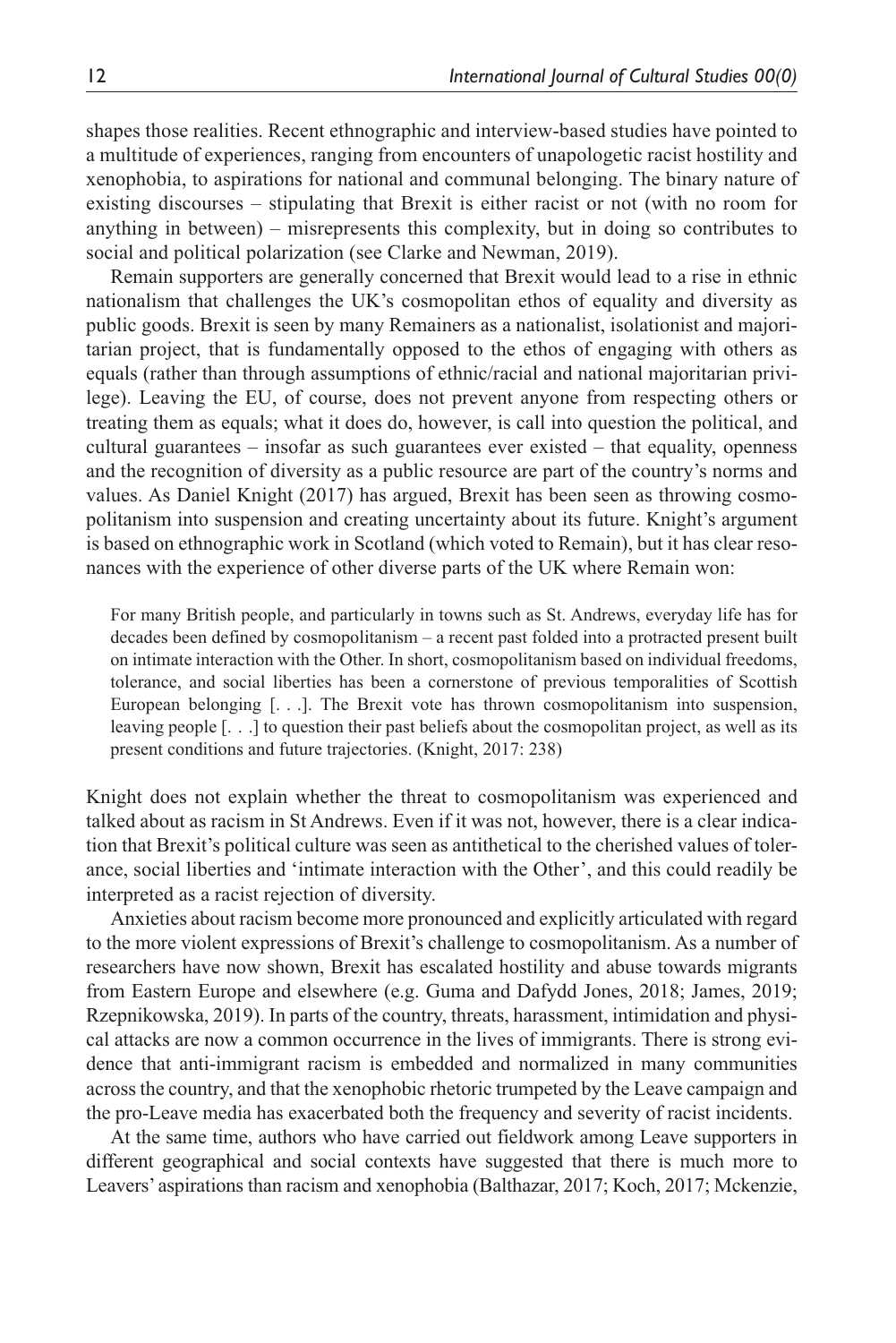2017a, 2017b). In her study of a social housing estate in the south of England, Insa Koch (2017) has argued that people on the estate voted to leave not because they were preoccupied with immigration or hatred of foreigners, but because they wanted to reject the political elite and the state's institutions, which they saw as consistently trying to punish them instead of helping them improve their lives. Citizenship, for estate residents, was not about rights and responsibilities, but rather about being monitored, 'caught out' and punished. This was a 'punitive citizenship' in which men found that they were constantly monitored and arrested by the police, while women were continuously anxious because 'welfare agents can stop benefit payments, housing authorities evict tenants from their homes, and social services move children into foster care' (Koch, 2017: 227). A vote to leave the EU was seen on the estate as a rejection of this state of affairs – an anti-establishment vote that allowed people 'to express deeply felt frustrations with their experience of citizenship' (Koch, 2017: 226; see also Lunt, 2019). Lisa Mckenzie's (2017a, 2017b) ethnography of working-class people in East London and an ex-mining town in Nottinghamshire reveals a similar rationale for voting Leave. The economically impoverished and socially marginalized communities in which Mckenzie worked saw the referendum as 'an opportunity to push back against the expectations of the privileged elites' (2017a: 204–5). People voted to leave as a way of expressing the frustration and pain that came with decades of poverty and political invisibility. For them the Leave victory in the referendum meant that '[t]hey had ruined the party they had not been invited to' (Mckenzie, 2017b: S278).

Ethnographic material about more affluent Leave supporters also shows a feeling of disconnection and exclusion from the political elite and its values. As Ana Balthazar (2017) argues in her study of the town of Margate, residents' votes to leave the EU 'were more the consequence of a native logic of building connections and an issue of poor political representation than they are about excluding migrants – even if excluding migrants could be one of the outcomes' (Balthazar, 2017: 220). For Margate residents, attachment to a shared working-class history gave people and things 'character' and meaning, even for those who were well-off and not working class in the economic sense of the term. Taking pride in ancestors' participation in the Second World War, identifying with local histories of manufacturing, and expressing appreciation for British-made objects such as tea cups were all part of a local sociality that brought people together as a community. These valued experiences and modes of community building were seen as marginalized from a mainstream political culture that had allegedly forfeited its authority to the EU rather than championing Britain's working-class history and tradition. In this context, Margate residents did not vote Leave because they hated immigrants but because they wanted to valorize the value of the past in the face of social change: 'the referendum was less about migrants or opposing nations and more about what should not be forgotten – the working-class makers, the war-fought past, and particular experiences of the world' (Balthazar, 2017: 223).

How should we read these ethnographic descriptions in relation to public discussions about racism and legitimacy? There are two different approaches to this question, both of which get caught up in a polarizing dynamic as soon as the lens of racism/legitimacy is applied. One is to see the people in the ethnography (and perhaps the authors of the ethnographies) as making an effort to dispel the reductionist and adversarial stereotype of Leavers as racist and/or ignorant. By drawing attention to their political marginalization, practices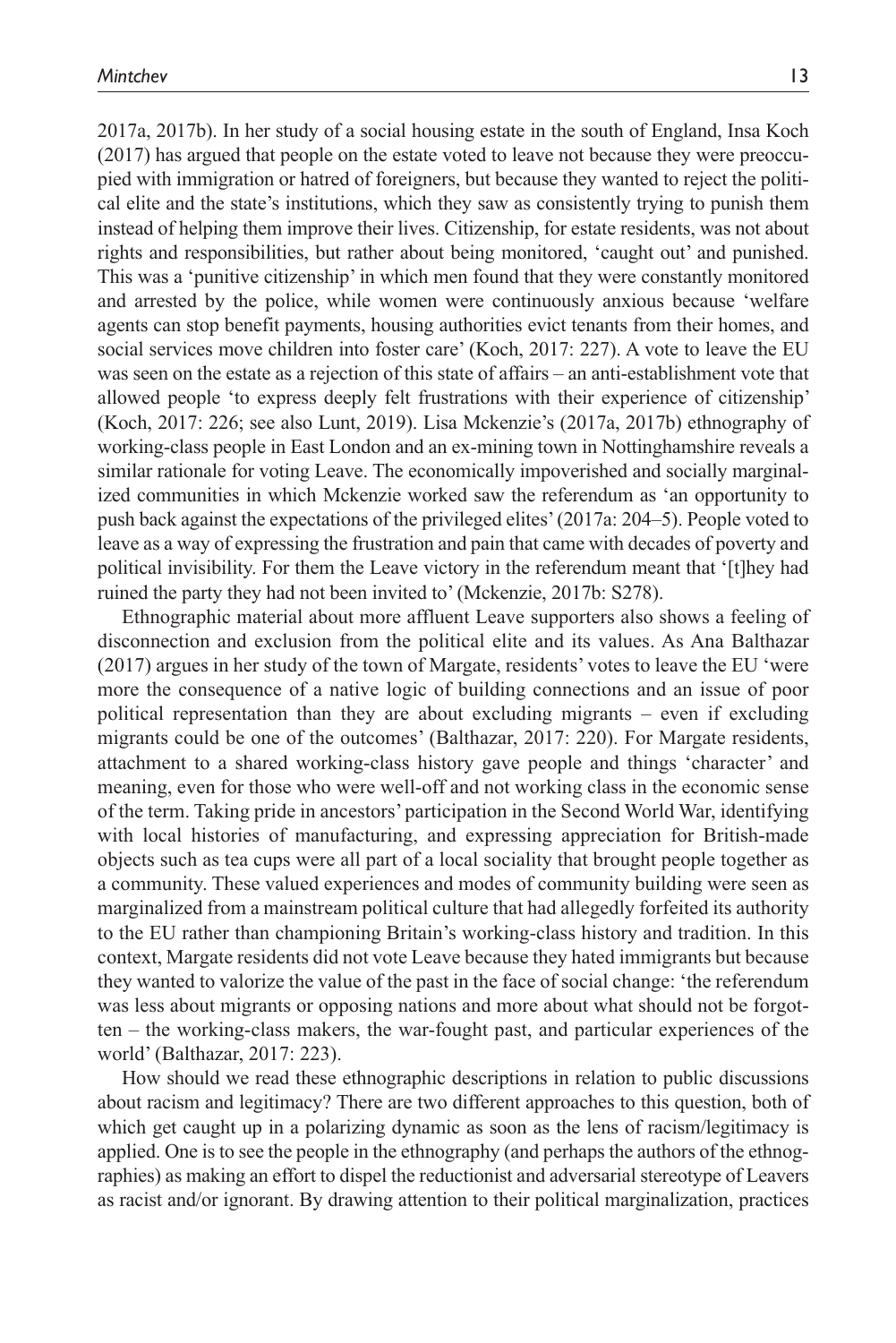of community building, and demands for recognition – all of which are said to be more important than anti-immigrant sentiments – these works present us with social and affective logics that challenge the irrationality attributed to Leavers. In this sense, they can be read as attempts to understand and legitimate the Leave vote – without necessarily agreeing or disagreeing with it – by telling a story of human frustration and aspiration.

A second interpretation is to see the voices in the ethnographies as deflections from the issue of racism. They tell a convincing story that there is much more to Leave supporters than hatred of immigrants and minorities, but they offer little, if any, evidence that racism isn't rife in the communities in question. What justification is there to treat the experiences presented in the ethnography as non-racist? And why should they not be seen as motivations or expressions of racism (e.g. racism driven by anger and frustration, racism expressed through historical narratives of national belonging, or racism sustained by exclusionary forms of sociality and communal intimacy)? What if instead of seeing these experiences as non-racist dimensions of people's aspirations for sovereignty, we see them as techniques for disguising and legitimating racist exclusion? What if racism is not about people's stated intentions but about the consequences of their actions, which in the case of voting Leave can be readily condemned as racist?

Whether we interpret people's experiences on the ground as racist or non-racist depends, as I have suggested, on how we theorize racism and how we demarcate it from non-racism. It is a matter of the prior political stance from which we make the interpretation. Discourses and debates about racism, however, construct social, political and psychic reality, rather than just representing it, and the actors involved in the debates can play an active role in the process by advancing their own views and interpretations. This construction of reality, I argue, needs to be taken into account as a part of a more holistic consideration of both the principles of what constitutes racism and the effects of circulating discourses on racism. It is important to recall here that people rarely recognize themselves as racists, but they often do recognize themselves as the targets of antiracist critiques which are seen as insults and attempts to discredit them. As Mckenzie points out, her interlocutors were hurt by comments which portrayed Leave voters as 'bigots' and 'racists' because '[t]hey didn't think they were any of these things and they often commented that "race" was not part of this referendum' (2017a: 205). Similarly, the people that Balthazar worked with 'do not associate themselves with the "ignorant" people (their word) who react in racist anger toward foreigners in the streets of the country' (2017: 223). This is complemented by a similar position among Remainers who experience and criticize racism. People who call out racism do so to defend the victims of racial injustice, and voice concern about the dangers of a rising culture of hostility and violence, not as an attempt to insult or discredit others.

These positions, however, have become entangled in a conflict that threatens to spiral into an ever-growing division between Leavers and Remainers. The pro-Leave far right has presented anti-racism as a repression of people's voices by the 'liberal elite' in order to fuel the anti-liberal frustration that drives its political support. This is a dangerous game because it could incite people to 'push back' against that 'elite' precisely through racist hate crimes. After all, if anti-racism is presented as a tool of oppression, then racism – including racist harassment and violence – can be imagined as a means of resistance, a refusal to comply and submit to the values and norms of the 'liberal elite'.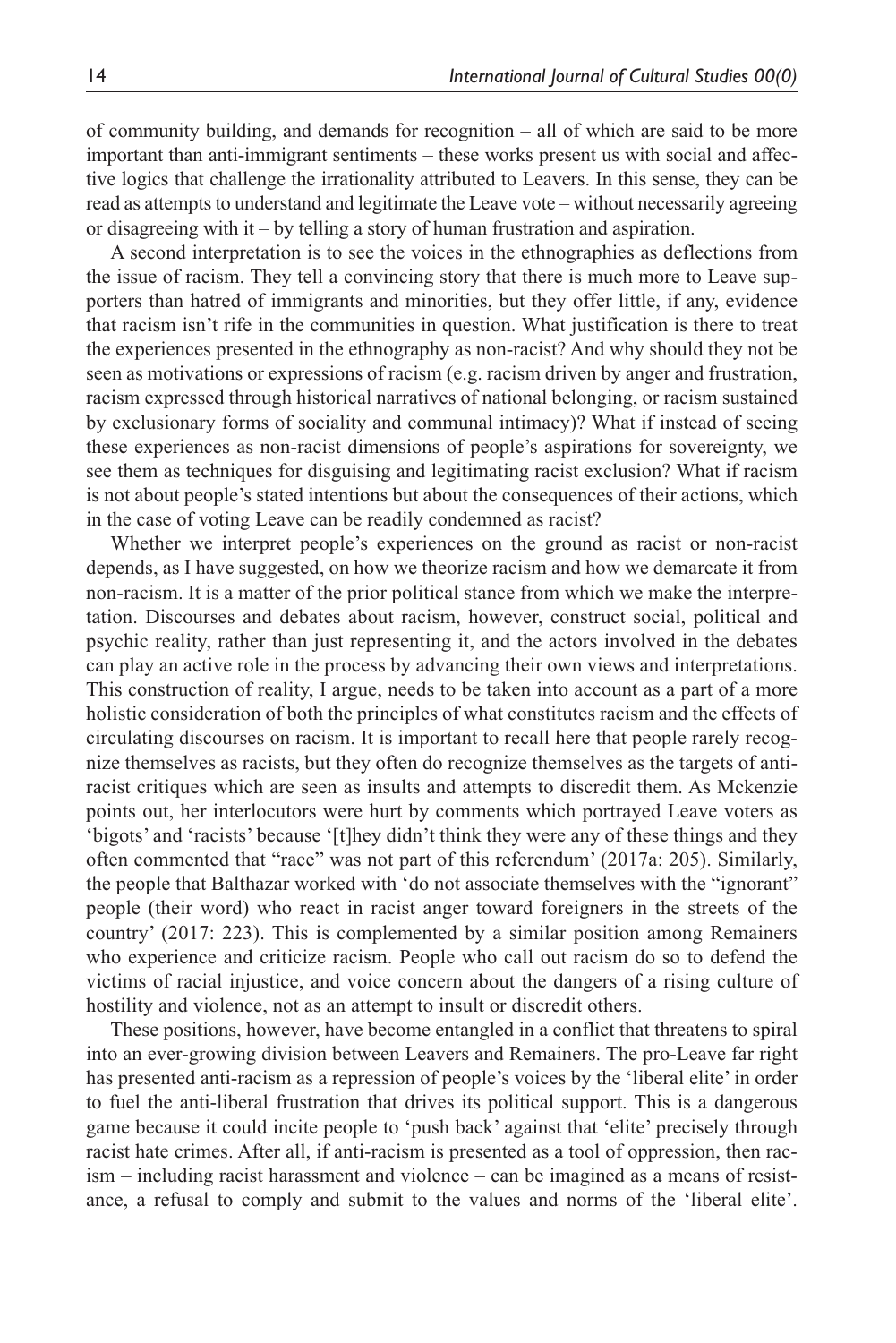Critiques that double down on the initial claims about Brexit's racism would then be interpreted as confirming the far right's position, and this in turn will perpetuate the cycle and create even deeper polarization.

# **Conclusion**

The Brexit conjuncture presents a difficult dilemma. On the one hand, anti-racist critiques – and standing up against hostility and violence more generally – are a fundamental part of the fight for a better and more just society. They are also a much-needed check on the far right's assault on diversity and equality. Yet, at the same time, there is good reason to question whether anti-racist critiques in relation to Brexit have been effective in influencing public opinion. The vote to leave, the flurry of post-referendum hate crimes, the ever-more hostile language that characterizes today's political culture, and the landslide victory of a Conservative Party whose leader is known to use racist language, were in all likelihood not prompted by a shortage of anti-racist discourse. Furthermore, despite all that has been said and reported about Brexit and its relation to racism, public support for Brexit has remained more or less stable since 2016, and the country remains divided, as opinion polls indicate (Curtice, 2019; NatCen Social Research, 2019). And while I would suggest that anti-racist rhetoric in relation to Brexit is quite effective in affirming the intrinsic value of tolerance and conviviality among the converted, there is limited evidence that it is effective in deterring hostility and community tensions from building up elsewhere.

This calls for a renewed discussion about what kinds of discourse and activism work and for whom, and a greater focus on the pathways through which a more just and safer society can be achieved through institutional change, as well as transformation of public attitudes. Given the diversity of experiences across the country, I would argue that such efforts must be necessarily grounded in locally contextualized empirical data about the everyday experiences of people and communities on the ground (see Moore and Woodcraft, 2019). They must also be careful about generalizing zero-sum discourses of racism and 'legitimate concern' as an either/or matter that can so easily be interpreted as a personal attack by Leave and Remain voters alike. What we need is a new approach that begins with locally experienced challenges to quality of life, and positive visions of the future without engaging with Brexit's toxic polarization. Racism, within this approach, must be seen not only as a social and political reality – expressed as hostility, violence, and exclusionary rhetoric perpetrated by Leavers – but also as a discursive practice that produces specific consequences and effects for the way we experience ourselves and others, and the extent to which we keep a focus on structural inequalities. Without such critical interrogation of how the concept of racism is defined, how it is used, and what it does, we risk a leap into the unknown, with little indication of whether our interventions will succeed or backfire in their quest for a more just and inclusive society.

### **Funding**

The author received no financial support for the research, authorship, and/or publication of this article.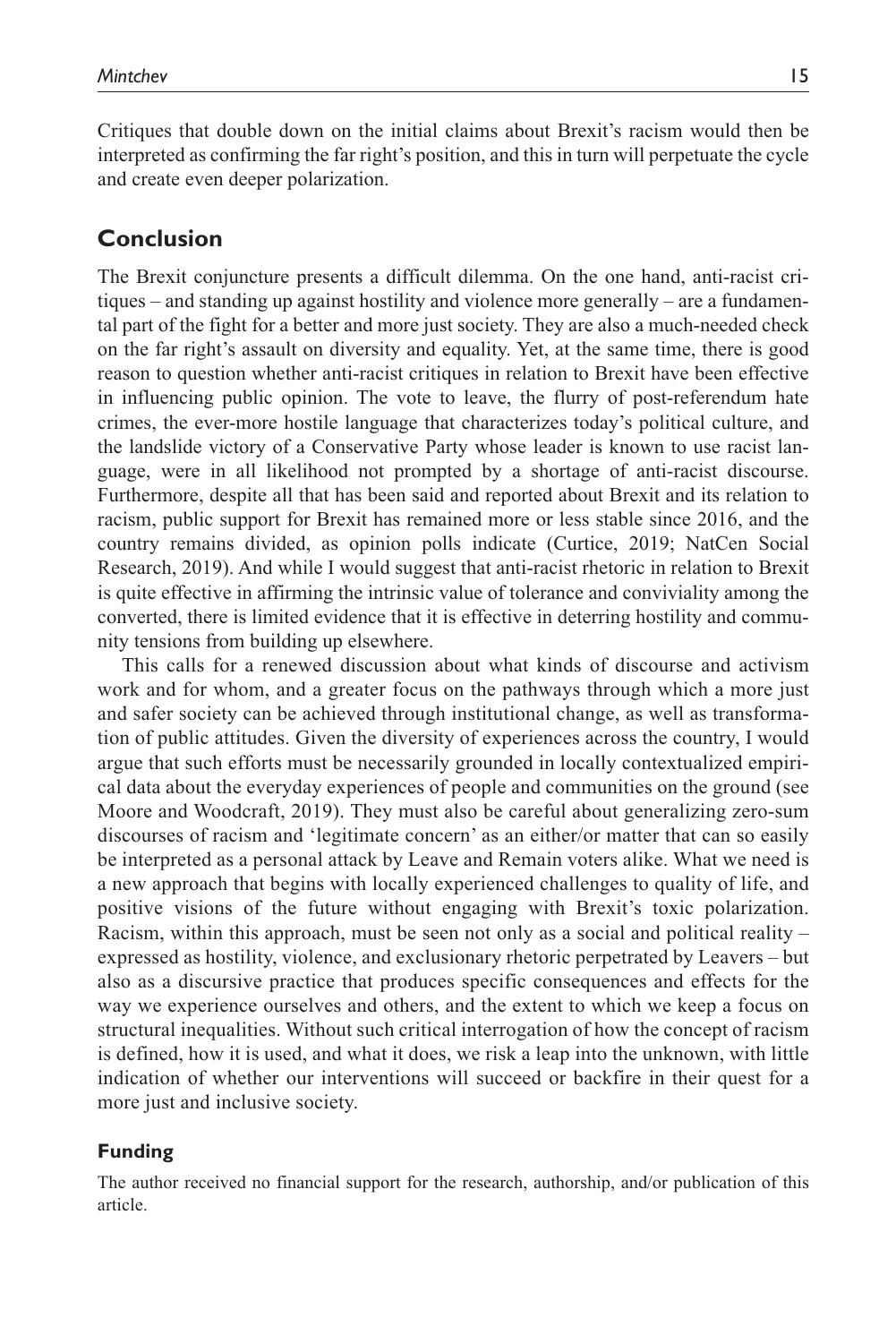#### **References**

- Ashcroft M (2016) How the United Kingdom voted on Thursday . . . and why. Lord Ashcroft Polls, 24 June. Available at: [http://lordashcroftpolls.com/2016/06/how-the-united-kingdom](http://lordashcroftpolls.com/2016/06/how-the-united-kingdom-voted-and-why/)[voted-and-why/](http://lordashcroftpolls.com/2016/06/how-the-united-kingdom-voted-and-why/) (accessed 19 February 2017).
- Balthazar AC (2017) Made in Britain: Brexit, teacups, and the materiality of the nation. *American Ethnologist* 44(2): 220–224, doi: 10.1111/amet.12471.
- Bartlett E (2016) People are calling out Ukip's new anti-EU poster for resembling 'outright Nazi propaganda'. *The Independent*, 16 June. Available at: [https://www.indy100.com/article/](https://www.indy100.com/article/people-are-calling-out-ukips-new-antieu-poster-for-resembling-outright-nazi-propaganda) [people-are-calling-out-ukips-new-antieu-poster-for-resembling-outright-nazi-propaganda–](https://www.indy100.com/article/people-are-calling-out-ukips-new-antieu-poster-for-resembling-outright-nazi-propaganda) WkTYUB18EW (accessed 6 October 2019).
- BBC (2019) Brexit 'major influence' in racism and hate crime rise. *BBC News*, 20 June. Available at: <https://www.bbc.co.uk/news/uk-wales-48692863>(accessed 6 October 2019).
- Bhambra GK (2017) Brexit, Trump, and 'methodological whiteness': On the misrecognition of race and class. *British Journal of Sociology* 68: S214–S232, doi: 10.1111/1468-4446.12317.
- Biressi A and Nunn H (2013) *Class and Contemporary British Culture*. Basingstoke: Palgrave Macmillan.
- Bonilla-Silva E (2003) *Racism without Racists: Color-blind Racism and the Persistence of Racial Inequality*. Lanham, MD: Rowman and Littlefield.
- Booth R (2019) Racism rising since Brexit vote, nationwide study reveals. *The Guardian*, 20 May. Available at: [https://www.theguardian.com/world/2019/may/20/racism-on-the-rise-since](https://www.theguardian.com/world/2019/may/20/racism-on-the-rise-since-brexit-vote-nationwide-study-reveals)[brexit-vote-nationwide-study-reveals](https://www.theguardian.com/world/2019/may/20/racism-on-the-rise-since-brexit-vote-nationwide-study-reveals) (accessed 6 October 2019).
- Bowler R (2017) *Whiteness, Britishness and the Racist Reality of Brexit*. Centre for Applied Social Science Working Paper. University of Sunderland. Available at: [http://sure.sunderland.ac.uk/](http://sure.sunderland.ac.uk/id/eprint/8463/) [id/eprint/8463/](http://sure.sunderland.ac.uk/id/eprint/8463/) (accessed 2 September 2019).
- Buckledee S (2018) *The Language of Brexit: How Britain Talked Its Way Out of the European Union*. London: Bloomsbury.
- Burnett J (2017) Racial violence and the Brexit state. *Race & Class* 58(4): 85–97, doi: 10.1177 /0306396816686283.
- Carmichael S and Hamilton C (1968) *Black Power: The Politics of Liberation in America*. London: Penguin.
- Clarke J and Newman J (2017) 'People in this country have had enough of experts': Brexit and the paradoxes of populism. *Critical Policy Studies* 11(1): 101–116.
- Clarke J and Newman J (2019) What's the subject? Brexit and politics as articulation. *Journal of Community & Applied Social Psychology* 29(1): 67–77, doi: 10.1002/casp.2376.
- Curtice J (2019) Three years on: Still divided. In: NatCen Social Research. Available at: [https://](https://whatukthinks.org/eu/three-years-on-still-divided/) [whatukthinks.org/eu/three-years-on-still-divided/](https://whatukthinks.org/eu/three-years-on-still-divided/) (accessed 8 October 2019).
- Dorling D and Tomlinson S (2019) *Rule Britannia: Brexit and the End of Empire*. London: Biteback Publishing.
- Fekete L (2001) The emergence of xeno-racism. *Race & Class* 43(2): 23–40.
- Fredrickson G (2002) *Racism: A Short History*. Princeton, NJ: Princeton University Press.
- Gest J (2016) *The New Minority: White Working-class Politics in an Age of Immigration and Inequality*. New York: Oxford University Press.
- Gest J (2018) *The White Working Class*. New York: Oxford University Press.
- Goodhart D (2017) *The Road to Somewhere: The New Tribes Shaping British Politics*. London: Penguin.
- Goodman S (2010) 'It's not racist to impose limits on immigration': Constructing the boundaries of racism in the asylum and immigration debate. *Critical Approaches to Discourse Analysis Across Disciplines* 4(1): 1–17, doi: 10.5209/CLAC.53494.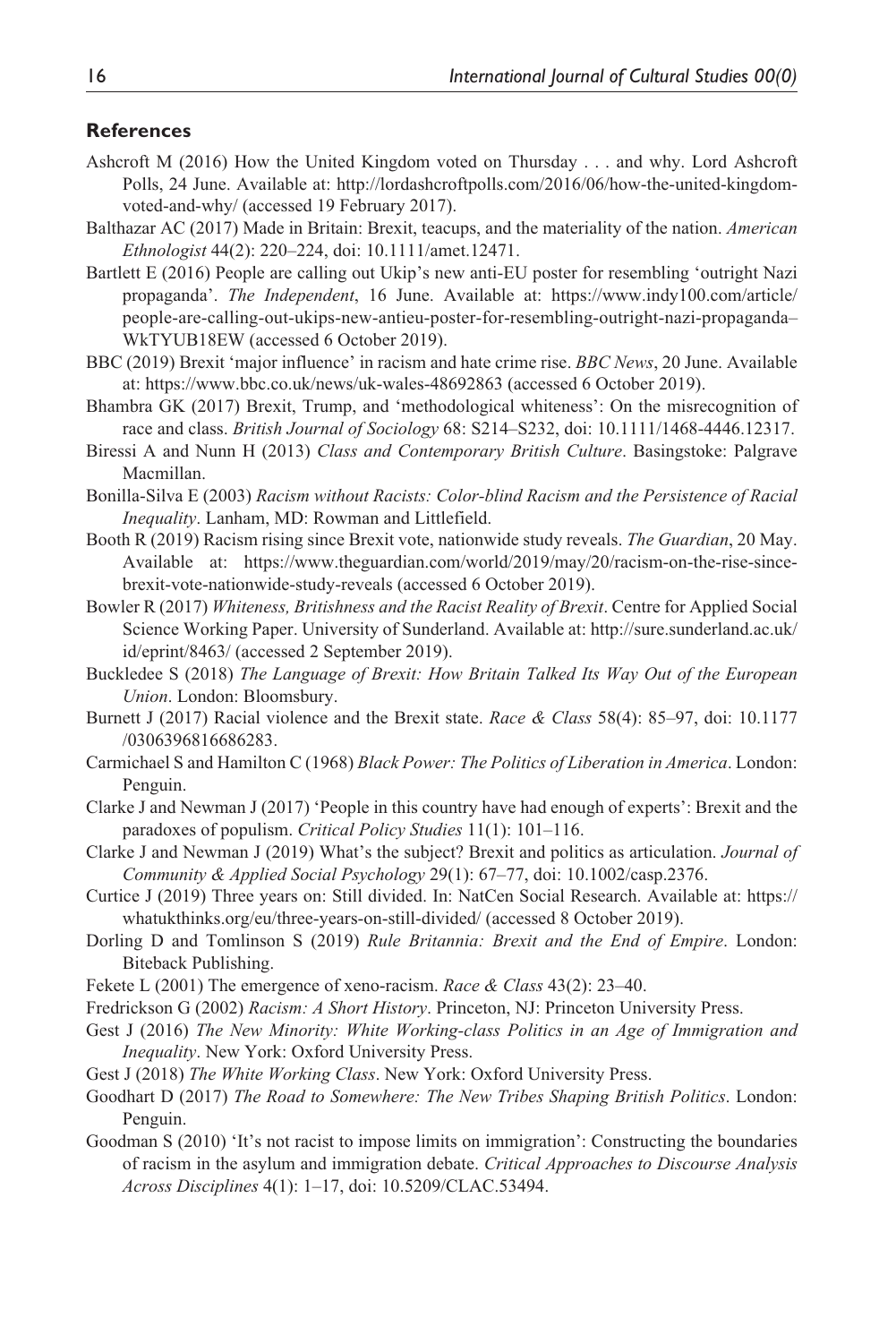- Goodwin M and Heath O (2016) The 2016 referendum, Brexit and the left behind: An aggregatelevel analysis of the result. *Political Quarterly* 87(3): 323–332.
- Guma T and Dafydd Jones R (2018) 'Where are we going to go now?': European Union migrants' experiences of hostility, anxiety, and (non-)belonging during Brexit. *Population, Space and Place* 25(1): e2198, doi: 10.1002/psp.2198.
- Hall S (1996) Race, articulation, and societies structured in dominance. In: Baker Jr, HA, Diawara M and Lindeborh R (eds) *Black British Cultural Studies: A Reader*. Chicago: University of Chicago Press, pp. 305–345.
- Hall S and Massey D (2010) Interpreting the crisis. *Soundings* 44(44): 57–71, doi: 10.3898 /136266210791036791.
- Hesse B (2004) Im/plausible deniability: Racism's conceptual double bind. *Social Identities* 10(1): 9–29.
- Hesse B (2011) Self-fulfilling prophecy: The postracial horizon. *South Atlantic Quarterly* 110(1): 155–178, doi: 10.1215/00382876-2010-027.
- James M (2019) Brexit London: The past, present and future of racism in the capital. *Sociological Review*. Available at: [https://www.thesociologicalreview.com/brexit-london-the-past-pre](https://www.thesociologicalreview.com/brexit-london-the-past-present-and-future-of-racism-in-the-capital/)[sent-and-future-of-racism-in-the-capital/](https://www.thesociologicalreview.com/brexit-london-the-past-present-and-future-of-racism-in-the-capital/) (accessed 6 October 2019).
- Jones H, Gunaratnam Y, Bhattacharyya G et al. (2017) *Go Home? The Politics of Immigration Controversies*. Manchester: Manchester University Press.
- Jones O (2011) *Chavs: The Demonization of the Working Class*. London: Verso.
- Jones RW (2019) Future of England Survey reveals public attitudes towards Brexit and the union. Available at: [https://www.cardiff.ac.uk/news/view/1709008-future-of-england-survey-reveals](https://www.cardiff.ac.uk/news/view/1709008-future-of-england-survey-reveals-public-attitudes-towards-brexit-and-the-union)[public-attitudes-towards-brexit-and-the-union](https://www.cardiff.ac.uk/news/view/1709008-future-of-england-survey-reveals-public-attitudes-towards-brexit-and-the-union) (accessed 27 October 2019).
- Kaufmann E (2019) *Whiteshift: Populism, Immigration and the Future of White Majorities*. London: Penguin.
- Knight DM (2017) Anxiety and cosmopolitan futures: Brexit and Scotland. *American Ethnologist* 44(2): 237–242, doi: 10.1111/amet.12474.
- Koch I (2017) What's in a vote? Brexit beyond culture wars. *American Ethnologist* 44(2): 225– 230, doi: 10.1111/amet.12472.
- Lentin A (2016) Racism in public or public racism: Doing anti-racism in 'post-racial' times. *Ethnic and Racial Studies* 39(1): 33–48, doi: 10.1080/01419870.2016.1096409.
- Lunt P (2019) The performance of power and citizenship: David Cameron meets the people. *International Journal of Cultural Studies* 22(5): 678–690, doi: 10.1177/1367877919849960.
- Mckenzie L (2017a) 'It's not ideal': Reconsidering 'anger' and 'apathy' in the Brexit vote among an invisible working class. *Competition & Change* 21(3): 199–210, doi: 10.1177 /1024529417704134.
- Mckenzie L (2017b) The class politics of prejudice: Brexit and the land of no-hope and glory. *British Journal of Sociology* 68(S1): S265–S280.
- Meredith J and Richardson E (2019a) Categories, stereotypes, and political identities: The use of Brexiter and Remainer in online comments. In: LSE Brexit blog. Available at: [https://](https://blogs.lse.ac.uk/brexit/2019/09/06/categories-stereotypes-and-political-identities-the-use-of-brexiter-and-remainer-in-online-comments/) [blogs.lse.ac.uk/brexit/2019/09/06/categories-stereotypes-and-political-identities-the-use-of](https://blogs.lse.ac.uk/brexit/2019/09/06/categories-stereotypes-and-political-identities-the-use-of-brexiter-and-remainer-in-online-comments/)[brexiter-and-remainer-in-online-comments/](https://blogs.lse.ac.uk/brexit/2019/09/06/categories-stereotypes-and-political-identities-the-use-of-brexiter-and-remainer-in-online-comments/) (accessed 2 November 2019).
- Meredith J and Richardson E (2019b) The use of the political categories of Brexiter and Remainer in online comments about the EU referendum. *Journal of Community & Applied Social Psychology* 29(1): 43–55, doi: 10.1002/casp.2384.
- Miles R and Brown M (2003) *Racism*. London: Routledge.
- Mintchev N and Moore HL (2017) Community and prosperity beyond social capital: The case of Newham, East London. *Critical Social Policy* 37(4): 562–581, doi: 10.1177/0261018316683461.